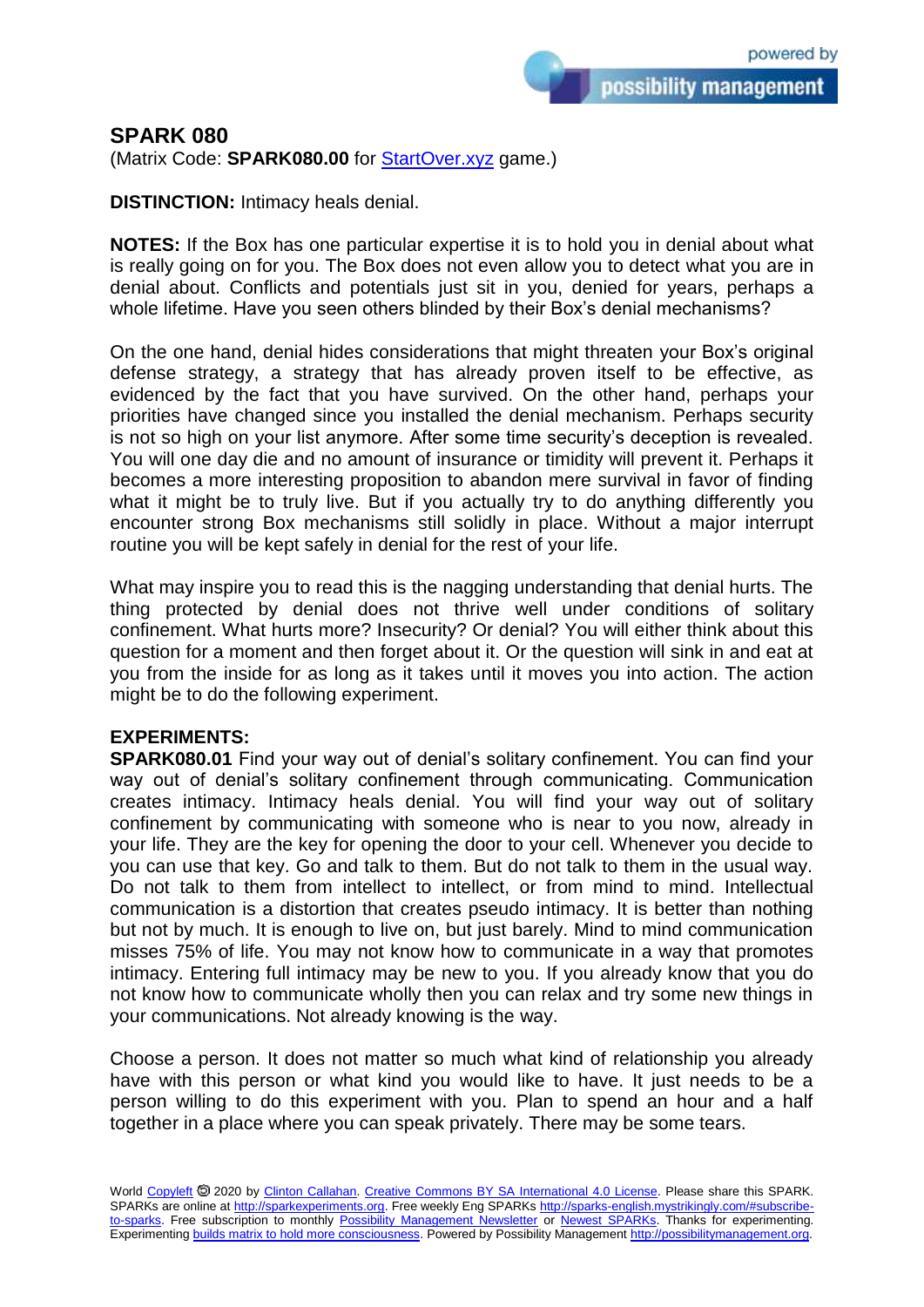When you meet, share with them these instructions. Human beings have four bodies – a physical body with organs that have sensations, a mental body with a mind that has thoughts, an emotional body with a heart that has feelings, and an energetic body with a being that has presence. You will be communicating in a way that uses the energy and intelligence of all four bodies rather simultaneously.

Here is what may have happened to you before. You were in relationship. In various parts of your four bodies you had considerations. Considerations about yourself, about how you feel, about the other person, about how it is for them, about what is happening right now, about what just happened, about what might happen next, about what you want, and so on. Perhaps you tried communicating about these considerations and the communications failed in some way, or the communication was too painful or too intense for you or the other person to endure. So you stopped communicating. You stopped communicating about considerations that arose in relationship. As soon as you stop intimately communicating the intimacy vanishes. Once no intimate communication is happening for a while, it cannot happen anymore. Once no intimate communication is happening the affinity between you dies. Once affinity dies, what's the point? So you withdrew back into solitary confinement and there you stayed until now, until this moment, this moment where you have another chance.

Your new chance comes from having new clarity. The clarity is this: the Box creates denial. Denial holds you in solitary confinement. Intimacy heals the solitary confinement of denial through communication. With this new clarity you can start again with a new experiment. *Use all four bodies to communicate right now about the considerations that arise for you in being with this person in relationship*. Communicate about everything. Communicate all of your considerations. Start with your fears – we all have the same fears. This will take you hours and days to share. These will be hours and days of intimacy. It is so simple. Start with your sadnesses – in sorrows we are one. This will take you more hours and days. Be a little fanatical. Go a little overboard. Pick one person and do regularly scheduled communication sessions. Make the vow that in this relationship you will not let even one consideration in relationship arise without communicating about it. Do not let one consideration exist without it being shared.

Please make sure that your communication is responsible. Communicate about you, about how it is for you, about what is going on for you, not about the other person at all. Use "I" statements, "I feel scared…," "I really want to…," "I noticed that…," "I was wondering what it was that…" Do not use "you" statements. You cannot change the other person. Stop trying even by insinuation. Changing them is not your job. Their considerations are none of your business. You only listen. You have no answers for them. It is not about them. It is about you sharing.

Do not act as if you are a victim. *This is not about having a problem!* This is only about sharing your feelings and your considerations about what is arising for you in relationship with them. Communicating with all four bodies creates intimacy in all four bodies. The experiment is to find your way out of solitary confinement. You got yourself in there by withholding your considerations. You can find your way out of there by communicating your considerations. And here is the miracle: denial floats to